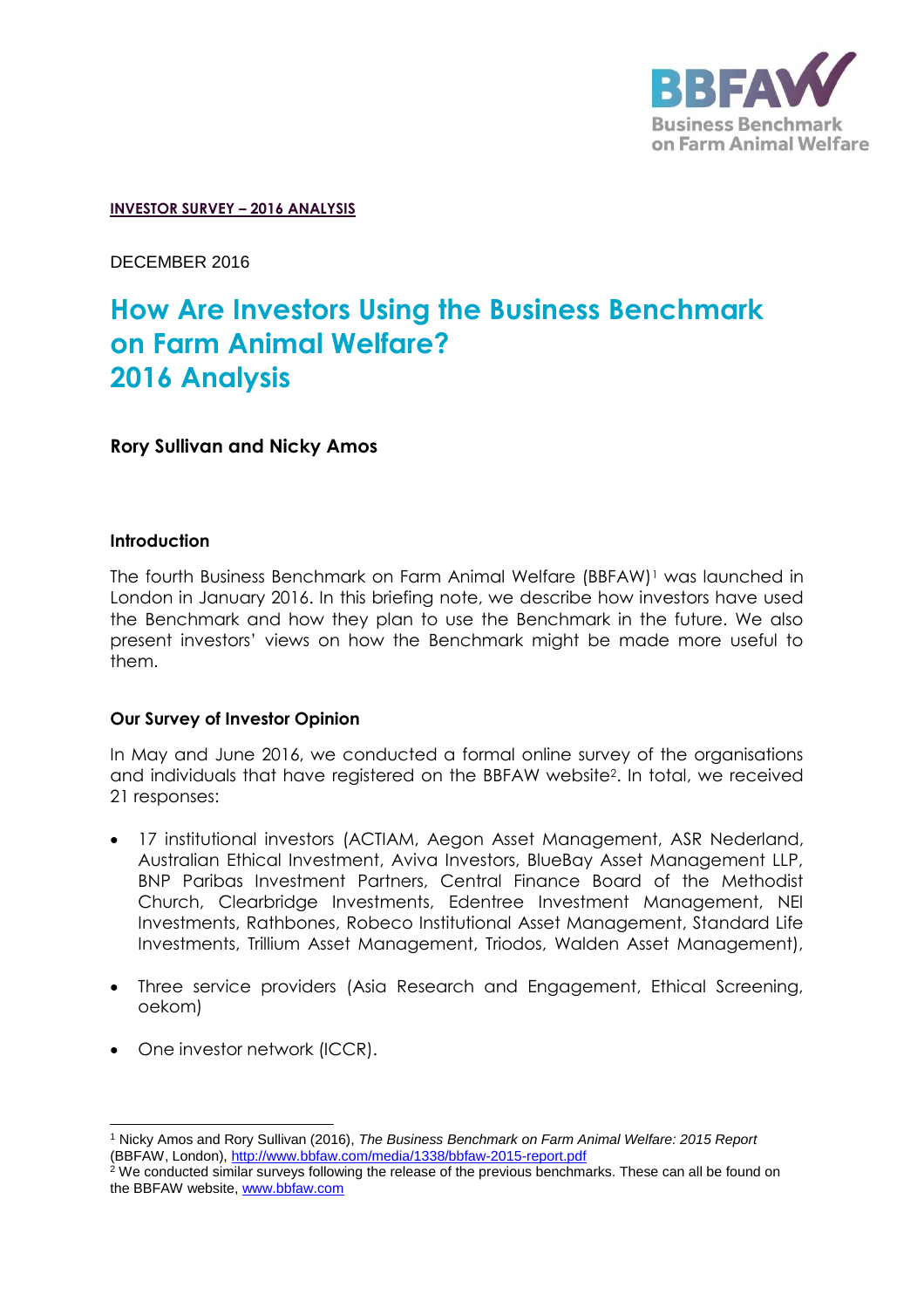#### **DECEMBER 2016**



In addition to the formal survey, we have, since mid-2015, consulted extensively with investors. This has included a series of one-to-one meetings with European investors, and participation in conferences and roundtables in the UK, Canada and the US on investment and farm animal welfare. We have also, as part of the process of developing the Global Investor Statement on Farm Animal Welfare<sup>3</sup> (launched in May 2016) and as part of the BBFAW-led investor collaboration on farm animal welfare<sup>4</sup> , had extensive discussions with participating investors about how they use the Benchmark.

<span id="page-1-0"></span>We acknowledge that this approach may not provide a completely representative picture of current practice. Therefore, the following findings are best seen as providing a general picture of current activity rather than a comprehensive assessment.

# **Key Findings**

Perhaps the most striking conclusion from our survey is that investors appear more likely to consider farm animal welfare in their investment processes than they are to engage with companies on farm animal welfare. This reflects the manner in which investors analyse sustainability issues; they start by trying to understand the implications for their portfolios. Once the investment implications (risks or opportunities) are understood, investors then start to think about how they might manage these risks; one such strategy is to engage with companies to encourage them to better manage the issue of farm animal welfare.

## *Using the Benchmark in Investment Analysis and Decision-making*

The Benchmark and the associated briefings and company notes have been used to:

- Assess the business risks and opportunities of farm animal welfare for individual companies and for the food sector as a whole. Interestingly, two respondents highlighted that the Benchmark was also being used for fixed income research.
- Provide insights into companies' quality of management of farm animal welfare. For example, one respondent commented that it referred to companies' positions in the Benchmark as a gauge for the quality of management of the issue. Another commented that it tracked the year-onyear progress of individual companies in the Benchmark.
- Assess the suitability of companies for inclusion in screened (ethical) funds. One asset manager noted that it had instructed its screening research providers to use the Benchmark results and the Benchmark questions in its evaluation of companies. This is particularly noteworthy as it suggests that the Benchmark

<sup>&</sup>lt;sup>3</sup> <http://www.bbfaw.com/media/1435/investor-statement-on-farm-animal-welfare.pdf> At the time of writing (December 2016), the Statement has 22 signatories, representing £1.83 trillion in assets under management. <sup>4</sup> [http://www.bbfaw.com/news-and-events/press-release/bmo-global-asset-management-emea-joins-global](http://www.bbfaw.com/news-and-events/press-release/bmo-global-asset-management-emea-joins-global-collaboration-on-farm-animal-welfare/)[collaboration-on-farm-animal-welfare/](http://www.bbfaw.com/news-and-events/press-release/bmo-global-asset-management-emea-joins-global-collaboration-on-farm-animal-welfare/) At the time of writing (December 2016), 19 institutional investors representing £1.34 trillion in assets under management are participating in the collaboration.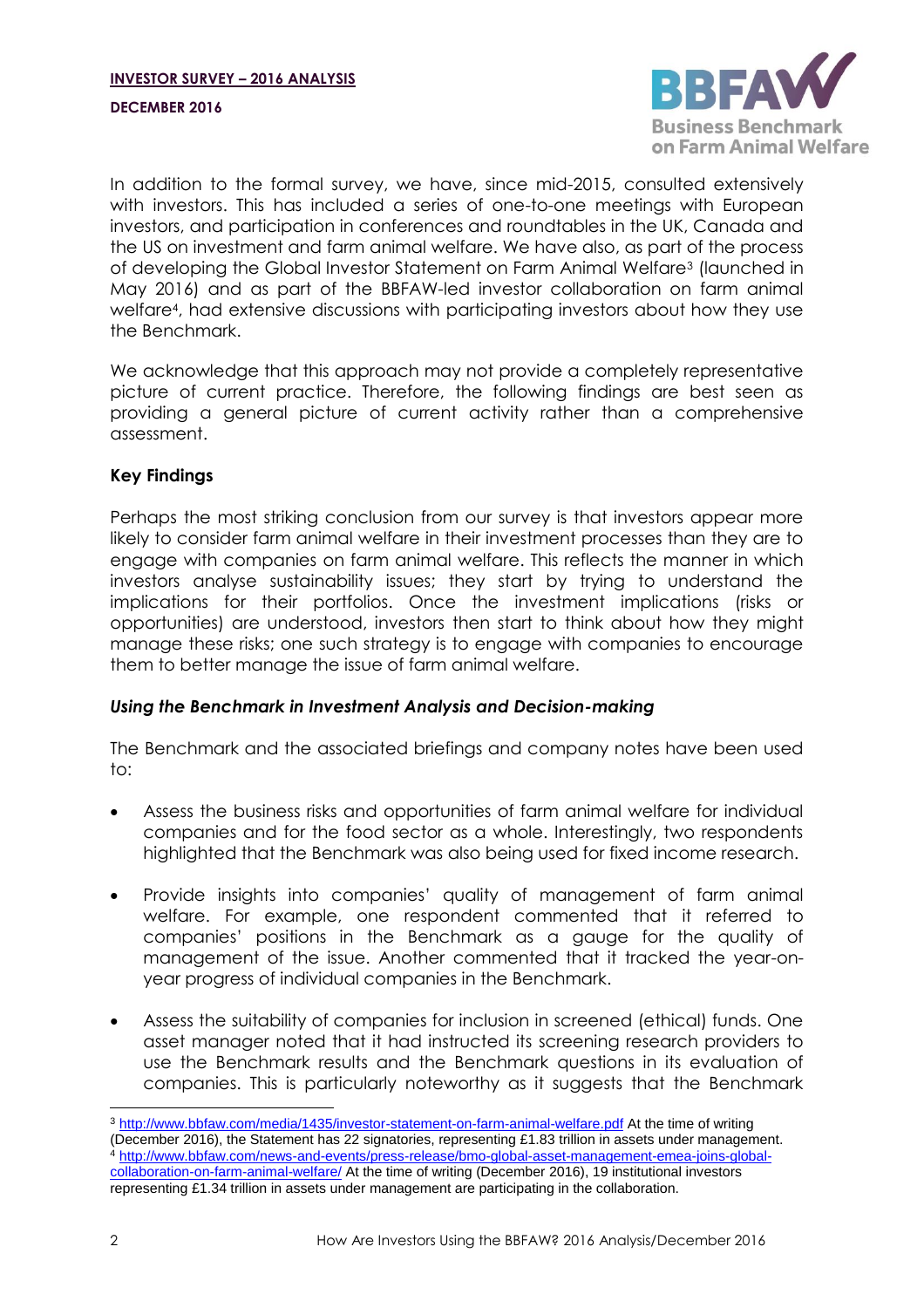

questions may start to be incorporated into the analysis being conducted by research providers, and thereby influencing practice beyond the companies covered by the Benchmark.

- Identify potential investment opportunities in the food sector.
- Build internal knowledge on specific farm animal welfare issues, and on risks and trends in the food and farming industry more generally. One asset manager pointed to the Benchmark as an important input to a major internal research project on sustainability in the meat supply chain.
- Provide insights into how companies are identifying and managing risks in their supply chains.

# *Using the Benchmark for Engagement*

The Benchmark has been used to:

- Prioritise companies for engagement. Investors have used the Benchmark both to identify laggards (i.e. poor performers) and leaders (to understand what has enabled these companies to become leaders).
- Inform investors' engagement with companies, whether on the specific subject of farm animal welfare or as part of wider discussions on sustainability strategy and governance. In 2015, BBFAW produced a short guide on how investors could use the Benchmark in their engagement with companies<sup>5</sup>.
- <span id="page-2-0"></span>• Underpin the BBFAW-led global investor collaboration on farm animal welfare<sup>6</sup>. This, in summary involves writing to companies in Tiers 1 and 2 of the Benchmark and to companies that have significantly improved their performance in the Benchmark to commend them for their performance. It also involves writing to companies in Tiers 5 and 6 of the Benchmark and to companies whose scores have not changed substantially to encourage them to improve their performance.
- Guide company action on farm animal welfare. One asset manager, for example, noted that it had referred a company to the Benchmark when enquiring about the company's approach to animal welfare in its product supply chains. This points to the role that investors might play in raising standards across the food industry, not just in those companies covered by the Benchmark.
- Inform engagement with other sectors (e.g. other food sub-sectors, financial institutions) on farm animal welfare.

 <sup>5</sup> Rory Sullivan, Nicky Amos and Abigail Herron (2015), *Engagement on Farm Animal Welfare: A User's Guide. Investor Briefing No. 19* (BBFAW, London)[. http://www.bbfaw.com/wp-content/uploads/2015/05/Investor-](http://www.bbfaw.com/wp-content/uploads/2015/05/Investor-Briefing-No-19-Engagement-on-Farm-Animal-Welfare-A-Users-Guide.pdf)[Briefing-No-19-Engagement-on-Farm-Animal-Welfare-A-Users-Guide.pdf](http://www.bbfaw.com/wp-content/uploads/2015/05/Investor-Briefing-No-19-Engagement-on-Farm-Animal-Welfare-A-Users-Guide.pdf)  $6$  Note [4.](#page-1-0)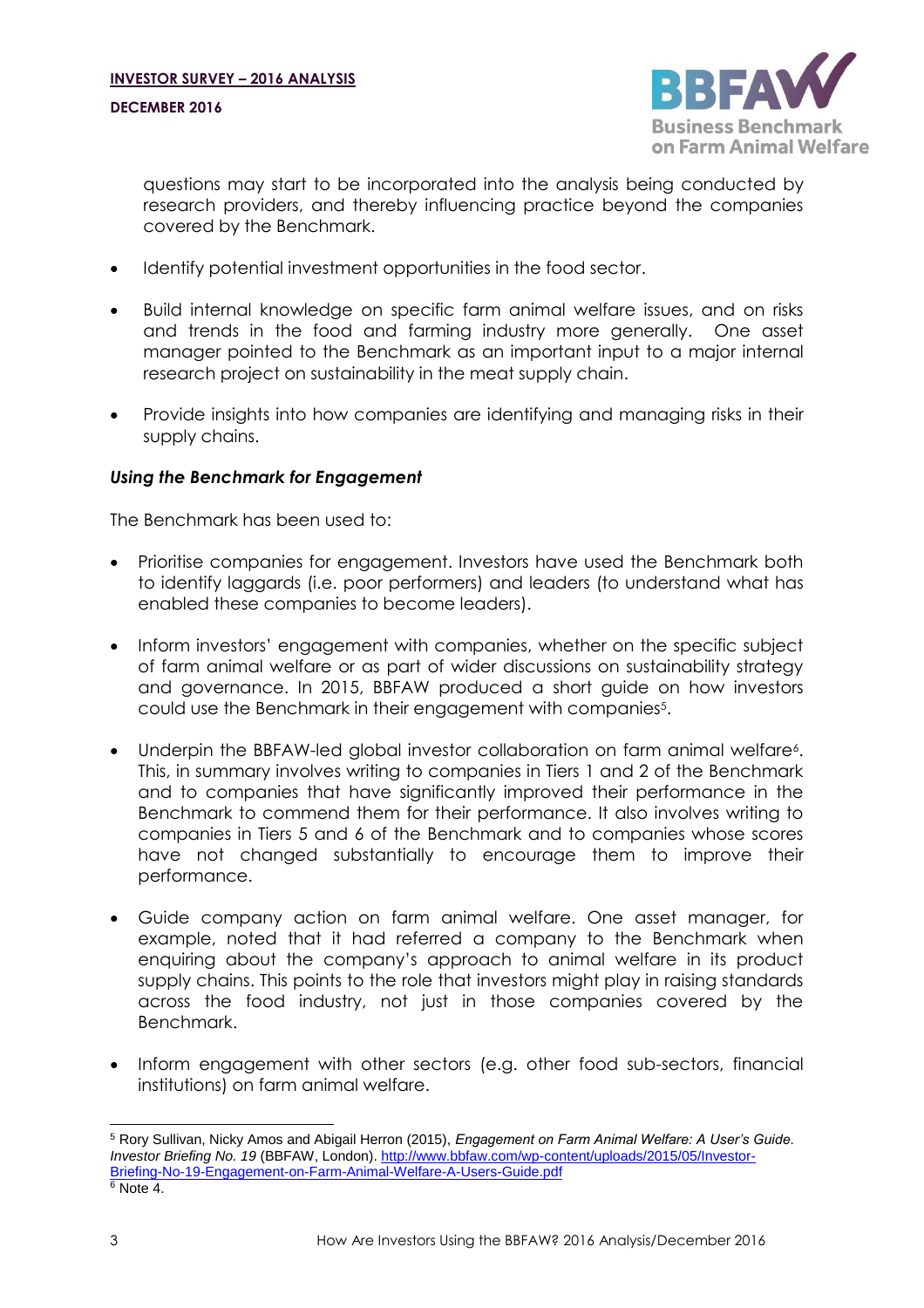

• Inform questions at company AGMs, with ShareAction raising the question of Compass Group's, Dairy Crest's, Greggs', Premier Foods' and Whitbread's performance in the Benchmark at their respective AGMs. ShareAction also referenced the BBFAW in follow-up meetings with a number of companies, including JD Wetherspoon, Marks & Spencer, Mitchells & Butlers, Premier Foods, J Sainsbury's, Tesco, The Restaurant Group and Unilever.

It is interesting to note that a number of respondents to the survey noted that they publish their policies on farm animal welfare, their support for the Benchmark and their involvement in the BBFAW-led collaboration. They commented that, by making their support explicit and publicly available, they expected to contribute to wider company and investor awareness of the relevance of farm animal welfare.

## *Using the Benchmark to Engage Clients and Stakeholders*

An increasing number of investors are discussing the Benchmark in the updates and reports they provide to clients. Increasingly, this is not confined to clients with a particular interest in farm animal welfare (and related issues around the food industry). Investors are starting to integrate farm animal welfare into the wider client communications (see the examples in the box below).

Some examples of investor publications that reference BBFAW are provided in the box.

## **Australian Ethical:**

- [https://www.australianethical.com.au/wp-content/uploads/2015/05/AEF-Shareholder-](https://www.australianethical.com.au/wp-content/uploads/2015/05/AEF-Shareholder-Update-February-2016.pdf)[Update-February-2016.pdf](https://www.australianethical.com.au/wp-content/uploads/2015/05/AEF-Shareholder-Update-February-2016.pdf)
- [https://www.australianethical.com.au/wp-content/uploads/2015/06/Advocacy-Fund-](https://www.australianethical.com.au/wp-content/uploads/2015/06/Advocacy-Fund-Sept-Quarter-2015_FINAL.pdf)Sept-Quarter-2015 FINAL.pdf

#### **NEI Investments:**

- [https://www.neiinvestments.com/documents/FocusList/Focus%20List%202015%20April%2](https://www.neiinvestments.com/documents/FocusList/Focus%20List%202015%20April%20Update%20EN.pdf) [0Update%20EN.pdf](https://www.neiinvestments.com/documents/FocusList/Focus%20List%202015%20April%20Update%20EN.pdf)
- [https://www.neiinvestments.com/documents/FocusList/Focus%20List%202015%20July%20](https://www.neiinvestments.com/documents/FocusList/Focus%20List%202015%20July%20Update%20EN.pdf) [Update%20EN.pdf](https://www.neiinvestments.com/documents/FocusList/Focus%20List%202015%20July%20Update%20EN.pdf)
- [https://www.neiinvestments.com/documents/FocusList/Focus%20List%202015%20Octobe](https://www.neiinvestments.com/documents/FocusList/Focus%20List%202015%20October%20Update%20EN.pdf) [r%20Update%20EN.pdf](https://www.neiinvestments.com/documents/FocusList/Focus%20List%202015%20October%20Update%20EN.pdf)

## **Triodos:**

- [www.triodos.com/downloads/about-triodos-bank/position-food-agriculture.pdf](http://www.triodos.com/downloads/about-triodos-bank/position-food-agriculture.pdf)
- [www.triodos.com/downloads/investment-management/research/company](http://www.triodos.com/downloads/investment-management/research/company-engagement-report-2015.pdf)[engagement-report-2015.pdf](http://www.triodos.com/downloads/investment-management/research/company-engagement-report-2015.pdf)
- [www.triodos.com/downloads/investment-management/research/company](http://www.triodos.com/downloads/investment-management/research/company-engagement-report-2014.pdf)[engagement-report-2014.pdf](http://www.triodos.com/downloads/investment-management/research/company-engagement-report-2014.pdf)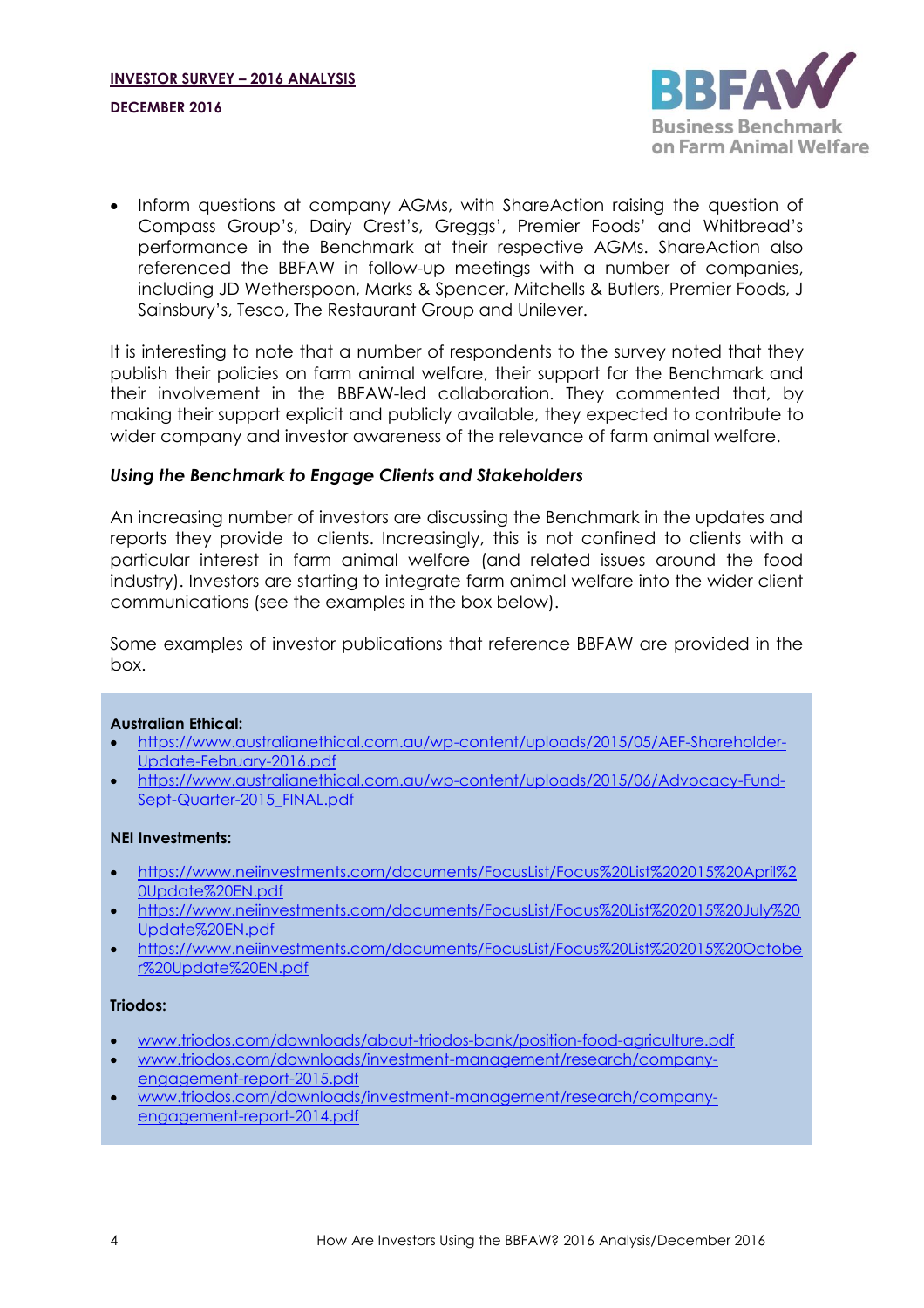#### **DECEMBER 2016**



Others distribute the information more widely. For example, investors have used the Benchmark and/or their involvement with BBFAW initiatives such as the Global Investor Statement on Farm Animal Welfare or the BBFAW-led investor collaboration in pitches and in their communications with NGOs and other civil society organisations to demonstrate how they consider animal welfare in their investment practices and processes.

## *The Future*

Many of the investors that we have spoken with have indicated that they expect to pay greater attention to farm animal welfare over time. In the short to medium term, this is likely to focus on better understanding the investment risks and opportunities associated with farm animal welfare. This is likely to focus on both stock-specific risks as well as the wider risks for the sector.

Thereafter, it is likely that investors will start to engage with the companies in which they are invested, in particular, to encourage them to effectively manage the business risks presented by farm animal welfare.

While this is encouraging, we are also very aware that many investors have yet to take significant account of farm animal welfare in their investment processes or in their engagement with companies. There is much to be done to demonstrate that farm animal welfare is not just an 'ethical' issue but rather a mainstream investment issue. Furthermore, asset owners (and their beneficiaries) need to increase the demand for their asset managers to pay attention to farm animal welfare.

# **Suggestions for Strengthening the Benchmark**

In response to previous surveys of how investors use the Benchmark, we have made a series of changes. We have changed the structure and content of the main Benchmark report, we have produced two-page company summary documents setting out each company's strengths, weaknesses and areas for improvement and, in 2015, we produced a short guide on how investors might use the Benchmark in their company engagement<sup>7</sup>.

In the course of the survey and the investor engagement, we received a number of comments on how the Benchmark might be strengthened. We set out these comments here and provide some initial responses in italics:

 Since only public information is used, is there a risk of a positive bias to bigger companies with more resources to score better?

 <sup>7</sup> Sullivan, Amos and Herron (2015) (Note [5\)](#page-2-0).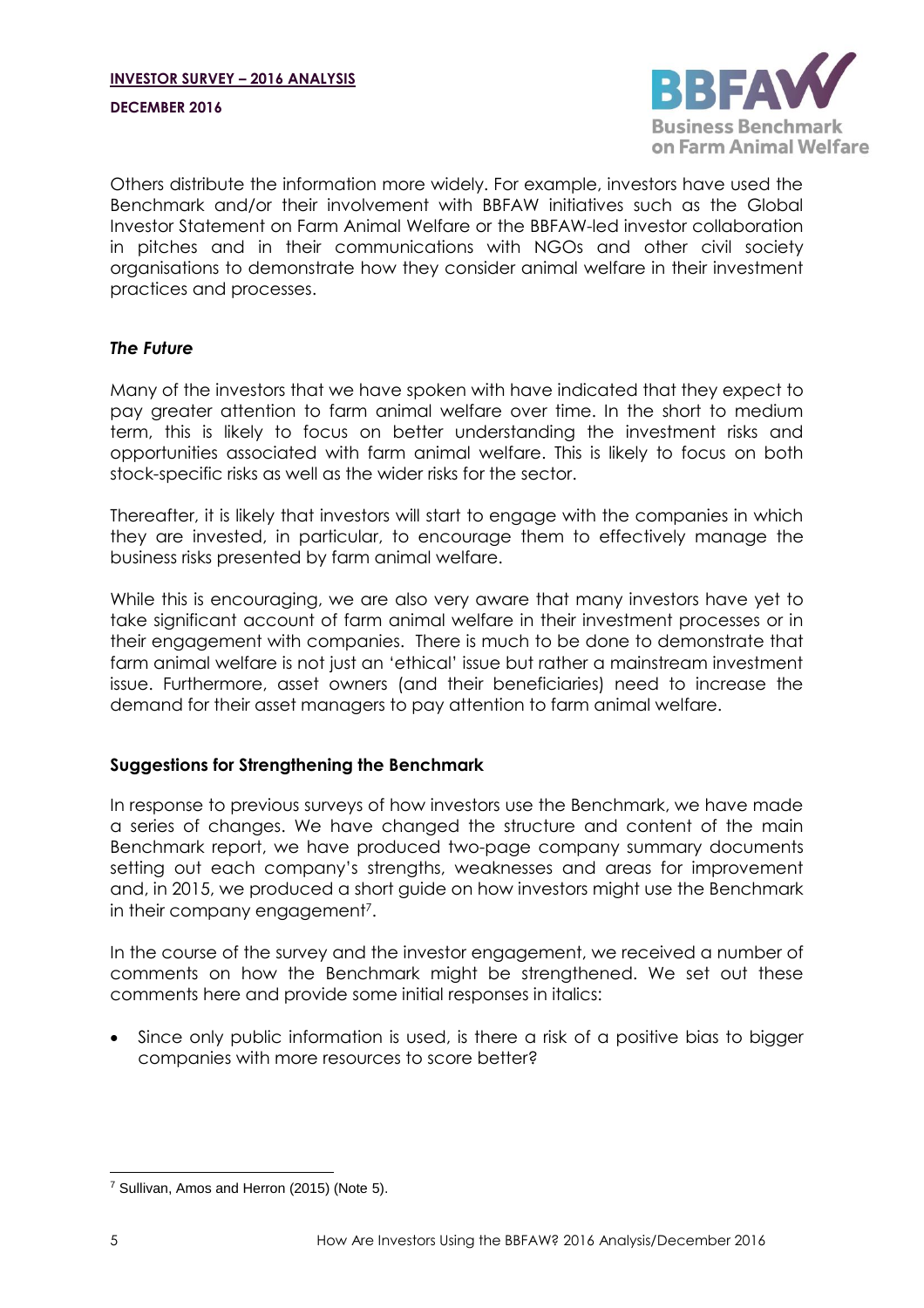

- o *BBFAW Comment: Given that the Benchmark focuses on the largest global food companies, our view is that all of these companies should have the capacity and resources needed to manage farm animal welfare effectively and to report in a credible manner. We acknowledge that smaller companies would face more challenges. However, given that the Benchmark has been designed to align with standard management practices and common client reporting requirements, we do not see company size as a necessary determinant of company scores.*
- Can you encourage screening agencies to include the Benchmark in their screening assessment, and professional engagement providers to include the Benchmark in their engagement offer?
	- o *BBFAW Comment: These are both priority areas. We intend, in 2017, to conduct a review of how screening research providers and SRI indices analyse farm animal welfare. We have also initiated discussions with a number of engagement providers about including farm animal welfare in their engagement. In that context, we note that two of the leading engagement service providers are already actively involved with the Benchmark: BMO Global Asset Management is a participant in our global investor collaboration and Hermes is a signatory to the Global Investor Statement on Farm Animal Welfare.*
- Will you expand the Benchmark to other sectors?
	- o *BBFAW Comment: In the short-term, we expect that we will continue to focus on three sub-sectors: retailers, restaurants and bars, and food producers. However, we will review the coverage of the Benchmark as we expand the scope of the Benchmark in future years.*
- Will you broaden the number and geographic scope of the companies covered by the Benchmark? Will you extend the scope to cover all companies within specific investment indices, such as MSCI Europe?
	- o *BBFAW Comment: We have increased the number of companies covered by the Benchmark from approximately 70 in the first two Benchmarks to around 100 companies in the 2016 Benchmark.*
	- o *BBFAW Comment: In relation to geographic coverage, we started by focusing primarily on companies with a significant presence in Europe. We have progressively extended our coverage of US-based companies and, have added a handful of companies from Australia, New Zealand, China and Brazil. We intend to extend this coverage of emerging markets in future years. We will, as we have done since the inception of the Benchmark, consult with investors on the universe of companies to ensure that we are focusing on companies and geographies that are relevant to them.*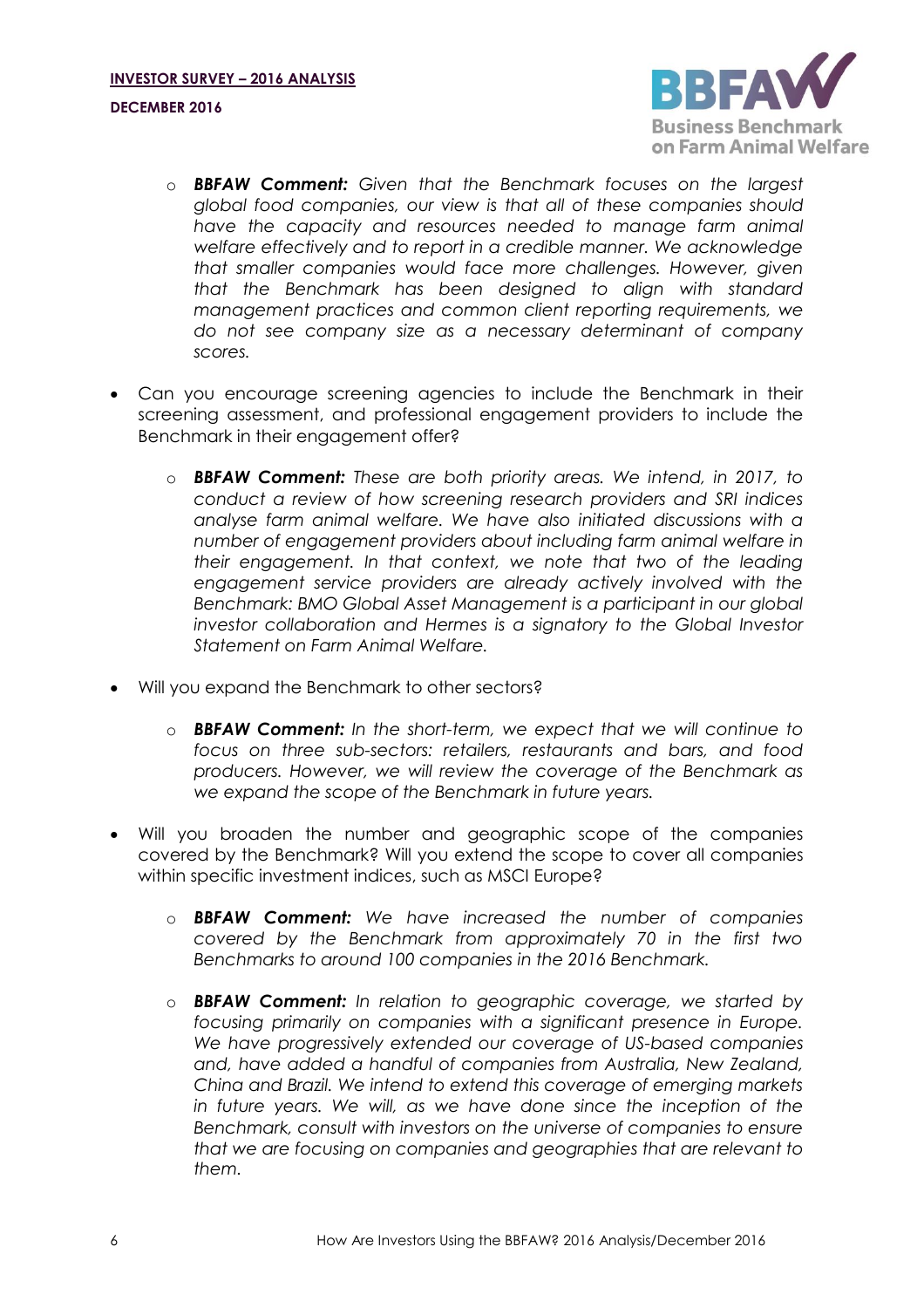

- o *BBFAW Comment: We have also received comments on how we can ensure that the Benchmark and the associated company and investor engagement are relevant to Asian investors. We will build these suggestions into our work as we look to build out the Benchmark.*
- Can you provide more information on the business case for farm animal welfare, including information that is relevant to credit analysis?
	- o *BBFAW Comment: This is a priority for us. We have received an increasing number of questions about the business case for companies to focus on*  farm animal welfare. Over the past two years we have produced several *briefings on elements of the business case (e.g. on the scale of consumer demand for higher welfare products). We have also encouraged the sellside to produce research on the investment case for farm animal welfare.*
	- o *BBFAW Comment: We have been reluctant to comment on how farm animal welfare issues affect companies' financial performance. We see this as analysis that is best done by the sell-side. Where the sell-side does produce such research, we do reference it in our work and we look to bring it to the attention of investors and other stakeholders.*
- Can you provide regular updates on policy and regulation, and link changes to the questions being asked in the Benchmark?
	- o *BBFAW Comment: We already provide updates on policy and legislation but will look to more closely link this to the Benchmark results and findings.*
- Can you develop company snapshots or other tools that provide quick insights for investors?
	- o *BBFAW Comment: We will review our communications tools and see if we can make these more engaging and useful for investors.*
- Can you more explicitly link the Benchmark to other sustainability issues?
	- o *BBFAW Comment: We are very aware of the many relationships between animal welfare and other sustainability issues such as climate change. However, the Benchmark has been explicitly developed as a tool to measure corporate practice on farm animal welfare, and we expect to maintain this as our core focus<sup>8</sup> .*

 $\overline{a}$ 

<sup>8</sup> *There are initiatives, such as the Farm Animal Investment Risk and Return (FAIRR) initiative [\(www.fairr.org\)](http://www.fairr.org/), which consider animal welfare in a wider sustainability context.*